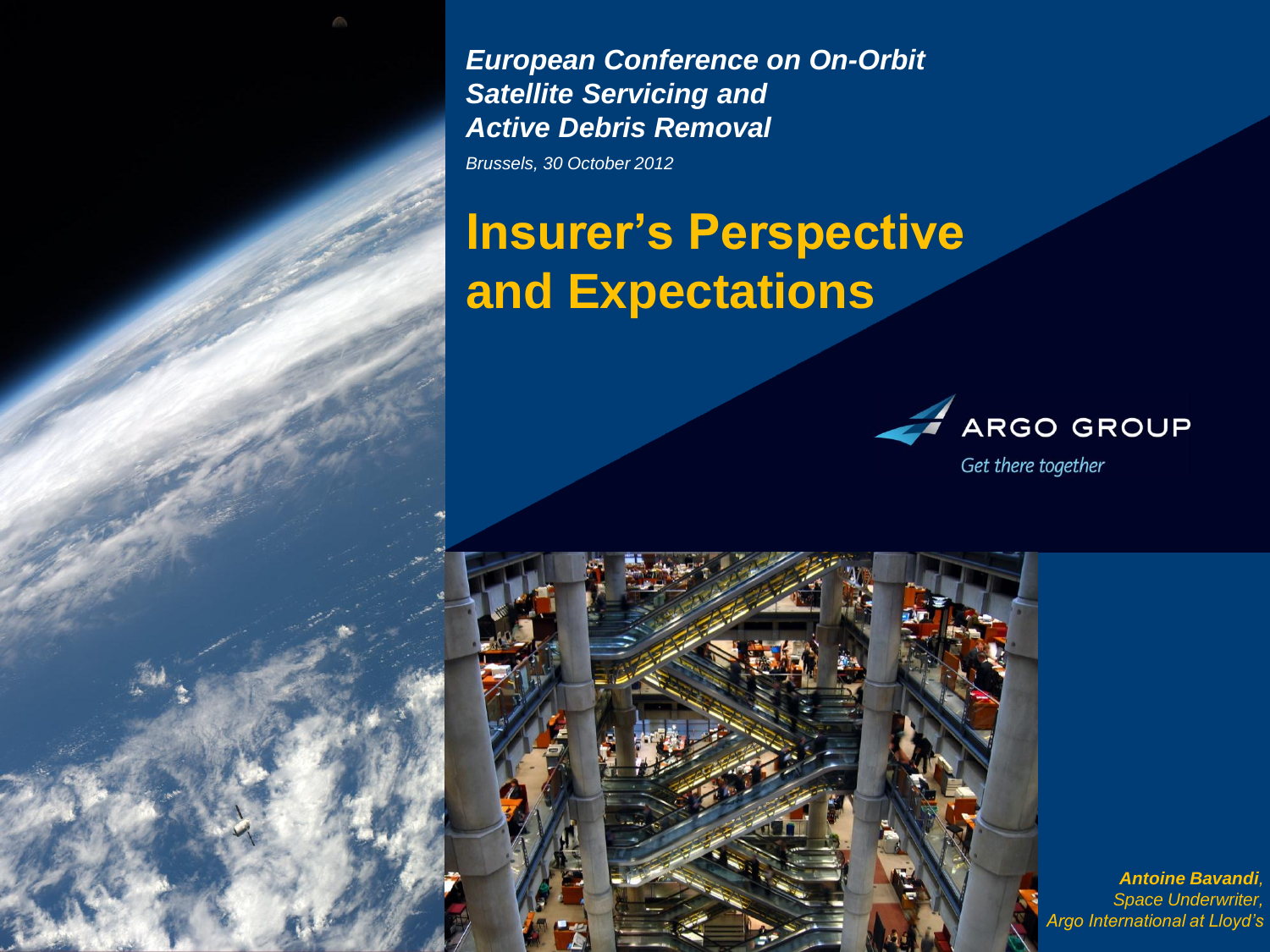## **1. Space Insurance Overview**

- A highly technical/specialist insurance sector
- Insurance policy conditions and pricing strongly correlated to technical risk profile
- Major risks covered: GEO broadcast platforms (90%) and LEO imagery/navigation/telecom s/c (10%)
- Launch & commissioning = most exposed mission phases, risk is by nature volatile ("*all or nothing*")
- Highly volatile market: Annual market Premium volume ~ Average Ariane 5 Amount of Insurance (~700MUSD in 2012)

Need for consistent risk assessment and financial sustainability



### **… at Argo International**

#### Space Insurance Products

- Launch Phase cover
- Commissioning and Early Operational Phase cover
- Incentives & Warranty Pay Back insurance
- Service interruption / loss of revenues
- Third-Party Legal Liability (for launch and in-orbit operations)

#### Key Financial Ratings

- Lloyd's: A.M. Best "A", S&P "A+"
- Argo Group: A.M. Best "A", S&P "A-"



RGO ASSURANCES

Member Argo Group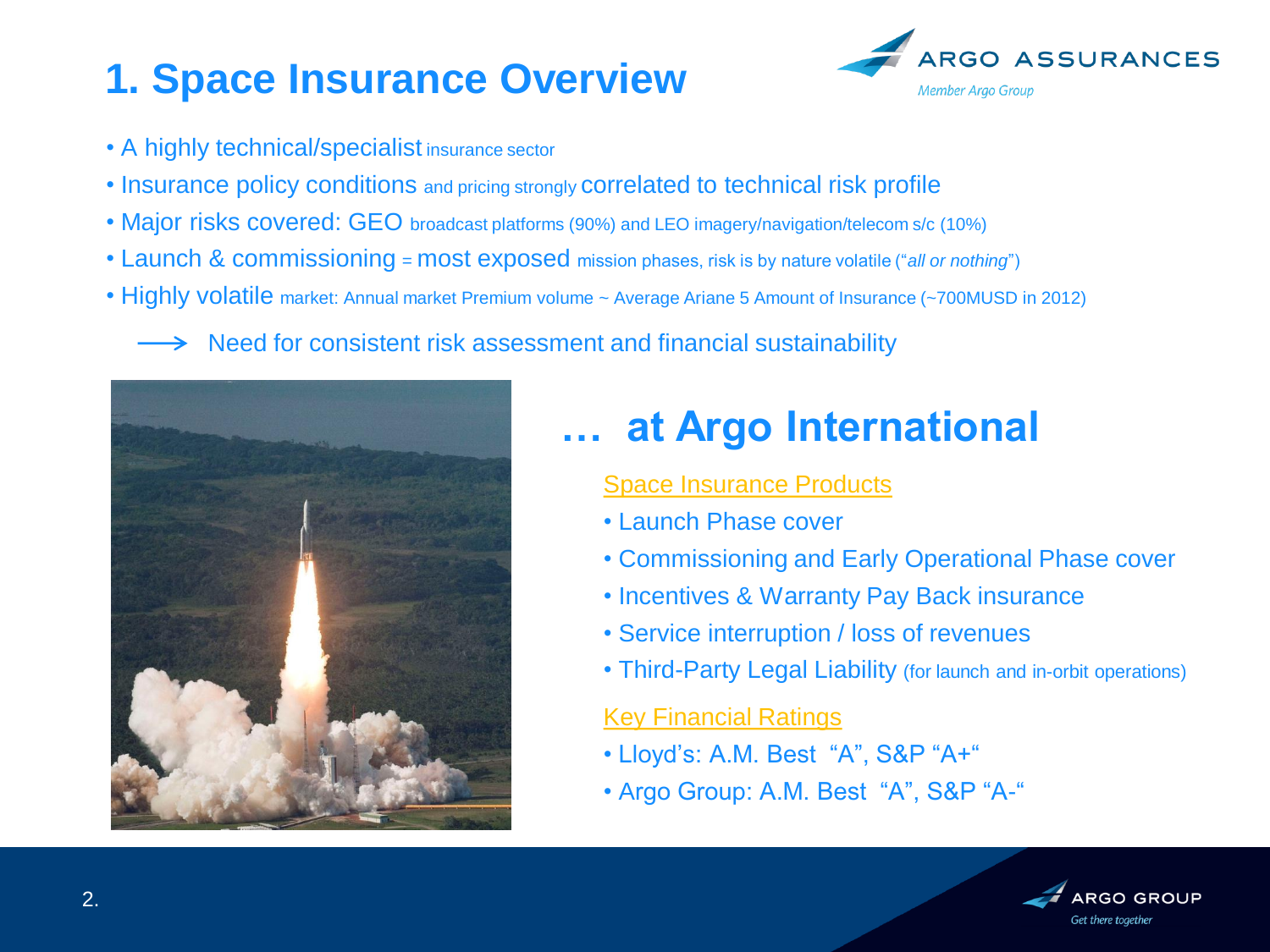### **2. How space debris risks are being handled**



- In GEO (the majority of insured assets), risk is negligible (debris catastrophic risk  $\sim 10^{-9}$  annual but steadily growing)
- In LEO: insured constellations see large increase in debris risk (~10<sup>-5</sup> with inclination & altitude discrepancies)



## **Currently…**

- « all risks », 1-year insurance covers, w/ specific exclusions
- No debris-specific clause:
- No subrogation rights within industry (in space procurement contracts) but often insurers' subrogation rights (in case of claims)
- Weak legal framework (unclear concept of "fault")
- In-orbit losses and failures to be demonstrated

• Space Debris Risk considered low but increasing, potentially catastrophic and difficult to assess (large uncertainties in terms of identification of objects in GEO, debris position and velocity, projections following collision/fragmentation and actual impact of critical collisions at system level)

• Worst-case scenarios being updated on a regular basis (e.g. Lloyd's guidelines on Realistic Disaster Scenarios include space debris provisions)

• Highly reactive market, meaning that tailored policies or exclusions could rapidly be put together to respond to new risk profiles and changing environments.

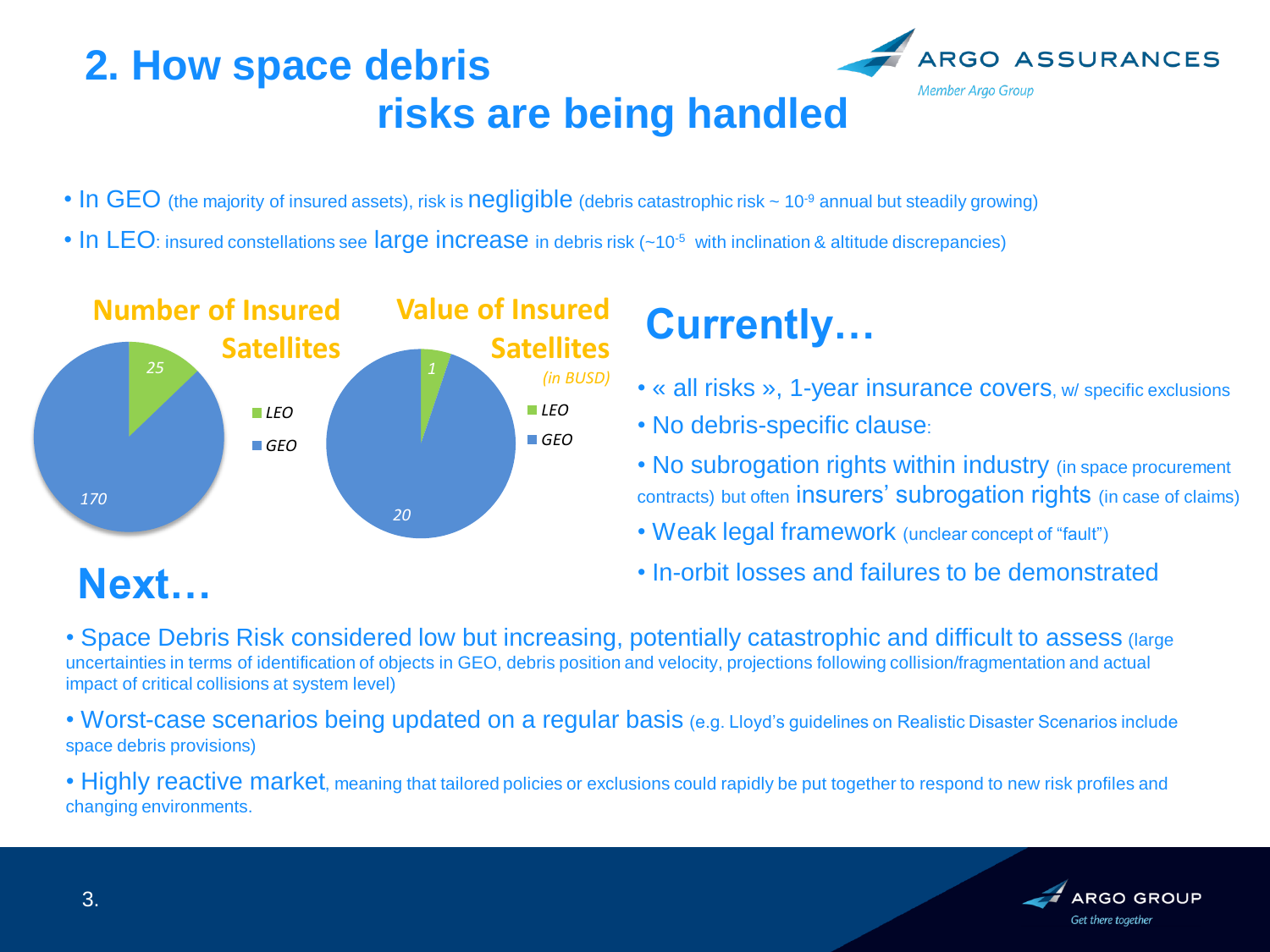## **3. Active Debris Removal**

standpoint, and could be critically needed in case of large debris clouds generation

• Third-Party Legal Liability is challenging (impacts) on neighbouring satellites hard to assess, and to demonstrate in case of damage) and requires active collaboration with Customers/Insurers alike

- Raises awareness on space debris reality and opens new ways of innovation
- Paves way to new innovative concepts

# • Necessary operations, from a sustainable use of space **& On-Orbit Servicing**

• Could bring key resolution to insurance losses (some major losses over past couple of years could have been resolved with refuelling/reboost solutions, to be traded against salvage rights)

- Introduces new risk profiles (due to the servicing operations) themselves, but also on modified hardware in-orbit, and on extended hardware past their design life)
- First-Party Property cover difficult to provide (unproven technologies, first-flight items)
- Third-Party Legal Liability highly exposed (no precedent)
- **-> Need for Insurer's insights early in design phase:** 
	- Overall Trade-off necessary: Potential Benefits (economics, safety, sustainability) vs New risks
	- Cross first-party/third-party risk assessment (end-to-end coverage solutions)
	- Insurance already involved in Maximum Probable Loss definitions
	- Requires in-depth technical visibility (e.g. testing, qualification, heritage, margins, redundancies, reluctance to oneoff missions)
	- Insurers represent multiple parties at stake (in the interest of overall risk reduction)

• Opportunity to jointly promote such initiatives aimed at better understanding space risks (in situ measurements, radar tracking and debris catalogue, collaborative databases, improved conjunction analyses), and reducing them (risk monitoring/mitigation measures, optimized avoidance manoeuvers)